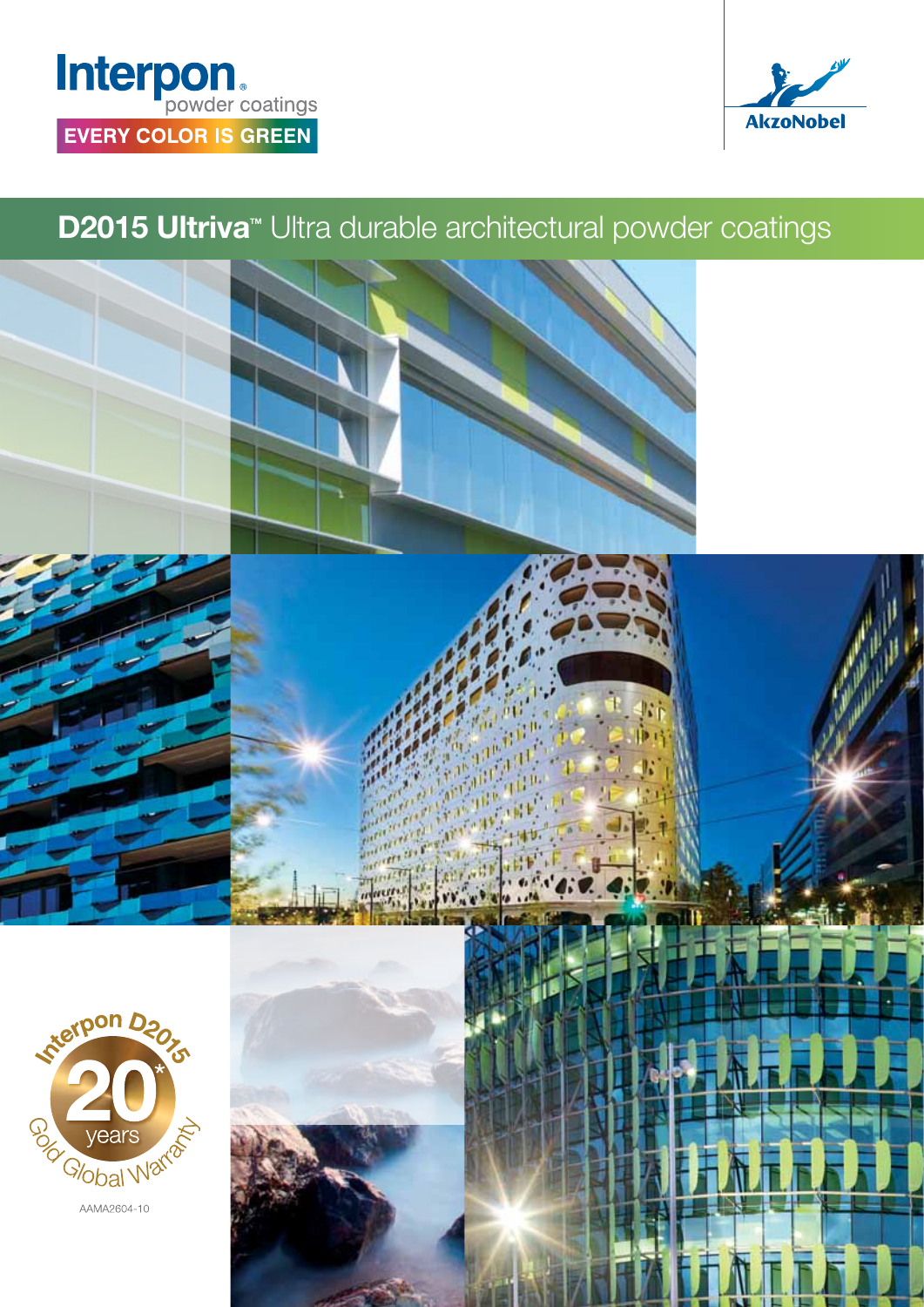

### **D2015 Ultriva**<sup>™</sup> Ultra durable architectural powder coatings



World's Leading Coatings Company Interpon Powder Coatings is a global brand of AkzoNobel, a world leading supplier of paint and powder coatings. Home to the Aesthetics Centre, Interpon have extensive experience in color research, design trends and architectural color prediction.

This extensive color experience ensures architects, designers and specifiers have complete Color Freedom when specifying Interpon D, the preferred powder coating for the architectural market. Guaranteeing superior color retention and film performance, the Interpon D range of powder coatings ensures optimal aesthetic, technical and economical performance for your project.

The Interpon D2015 Ultriva™ powder coatings range offers ultra durability and guaranteed performance. Engineered using Interpon's ultra durable polymer technology, Interpon D2015 Ultriva™ is perfect for all prestigious commercial buildings and high rise developments where long term optimal architectural, aesthetic, technical and economic performance is required.

For absolute customer satisfaction, coating performance of the Interpon D2015 Ultriva™ product range is supported with a 20 Year Gold Global Warranty when applied by an Interpon D Approved Applicator.

The ultra durability of Interpon D2015 Ultriva™ ensures the range resists the attack of weather elements, protecting your investment and providing peace of mind with a 20 Year performance guarantee.

#### Advanced Weatherability & Resistance Proven Weathering Resistance:

Interpon D2015 Ultriva™ is formulated to exceed the standard AAMA2604-10 and offer significantly increased protection and performance compared to standard architectural powder coatings. Excellent gloss retention and resistance to chalking are made possible using an innovative polymer system developed by Interpon, while the careful selection of the most durable pigments ensures excellent color stability.

#### Proven Damage Resistance:

Interpon D2015 Ultriva™ provides advanced damage resistance from abrasive wear proven through extensive laboratory testing and field performance on a wide variety of applications. The range features enhanced resistance to scuffing, scratching and marking, reducing transportation damage and damage inflicted by packaging materials. The advanced weathering and damage resistance of Interpon D2015 Ultriva™ ensures the range is an exceptional cost effective alternative to PVDF liquid paint products.



# "

Ultra Durable **Architectural** Powder Coatings.

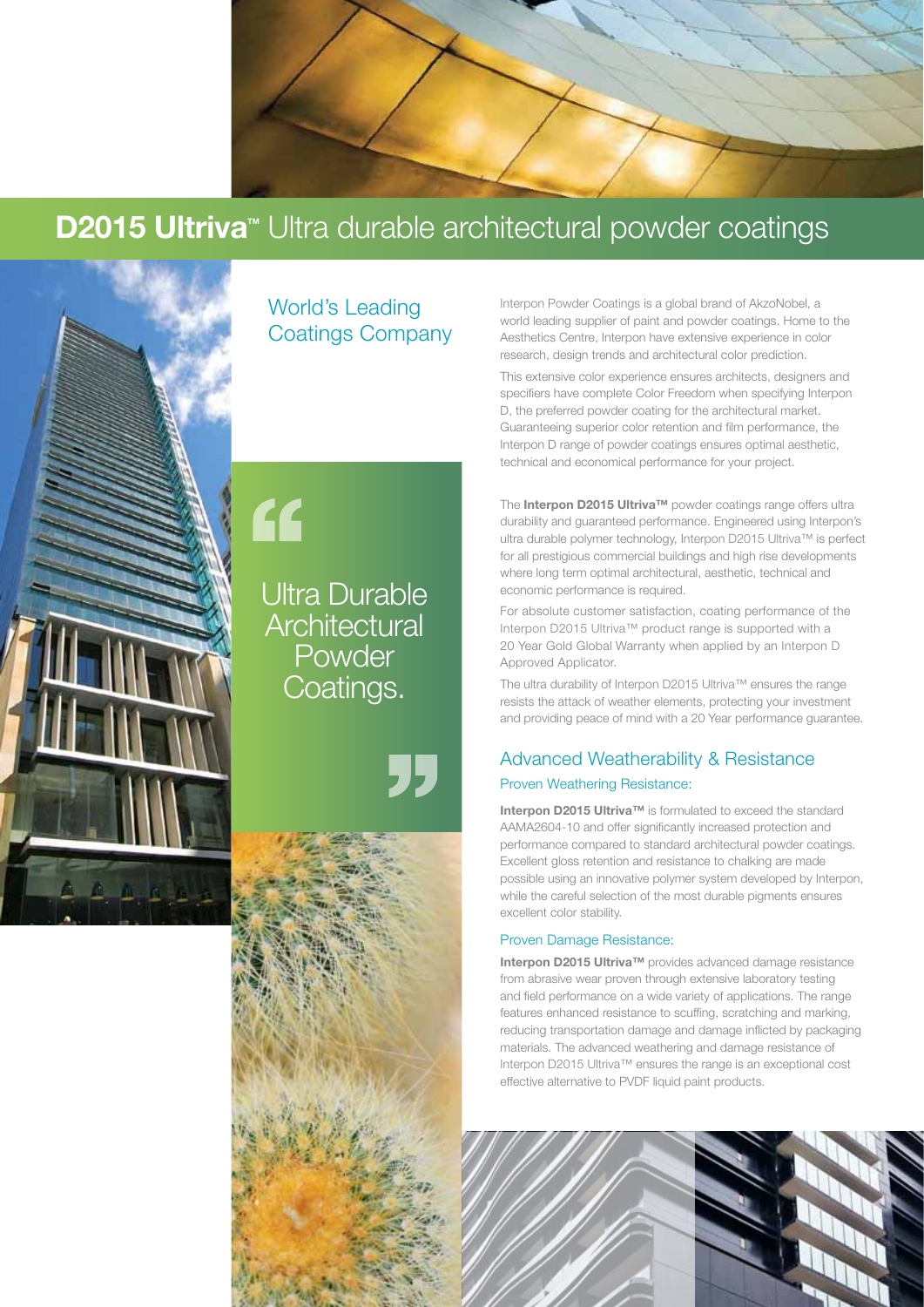## $\epsilon$ Inspiring your world of color without limitations.



#### Recommended Applications

Interpon D2015 Ultriva™ is recommended for exterior use in high Ultra Violet and high humidity environments where ultra durable coating performance is required. The range is ideal for architecturally designed high rise applications and prestigious commercial projects.

Typical applications include aluminium curtain wall extrusions and panels, architectural window and door systems, balustrades, louver systems and other fabricated architectural aluminium sections.

#### Product Features

| <b>Warranty:</b>                             | 20 Year Film Integrity Warranty<br>15 Year Color Warranty                                                                                                                              |
|----------------------------------------------|----------------------------------------------------------------------------------------------------------------------------------------------------------------------------------------|
| <b>Performance</b><br><b>Specifications:</b> | AAMA2604-10                                                                                                                                                                            |
| <b>Standard Gloss Level:</b>                 | Gloss, satin and matt                                                                                                                                                                  |
| <b>Standard Shades:</b>                      | Broad range of stock colors available                                                                                                                                                  |
| <b>Pearlescent Effects:</b>                  | Yes, Interpon Vivica™ Pearlescent Range                                                                                                                                                |
| <b>Textured Effects:</b>                     | Yes, Interpon Sable™ Collection                                                                                                                                                        |
| <b>Anodic Effects:</b>                       | Yes, Interpon Collection Anodic                                                                                                                                                        |
| <b>Custom Shades Available:</b>              | Custom colors can be matched rapidly on<br>request and supplied in quantities as small as<br>20kg. Color offer is subject to technical approval.                                       |
| <b>Environmental Suitability:</b>            | All locations including coastal marine and tropical.<br>*Conditions apply to the Interpon D2015 Ultriva™ Gold<br>Global Warranty.<br>A copy of the warranty is available upon request. |

#### Color & Design

People are driven by emotion, and color elicits emotions in people. As the world's largest coatings company and home to the Aesthetics Centre, our in-house color and design centre, Interpon has extensive experience in architectural color and finish trend prediction. We have drawn on this knowledge and along with our local Australian insights produced an extensive selection of designer colors in a range of gloss levels, textures and metallic effects.

#### Color Freedom

The Interpon D2015 Ultriva™ range features a broad selection of colors and special finishes ensuring architects and specifiers have complete Color Freedom.

We also understand there are some instances where unique colors and finishes are needed to satisfy specific design criteria. Our leading color match service provides rapid supply on request while also offering two distinct, fast, small batch color matching, manufacturing and delivery services.

Interpon MiniB™ is available for order sizes from 60kg, Interpon MiniB™ Micro for order sizes from 20kg. 5kg Packs are available for stock colors only. These small batch services allow for almost any color and finish providing maximum design freedom. Most importantly Interpon provide these services quickly and economically.